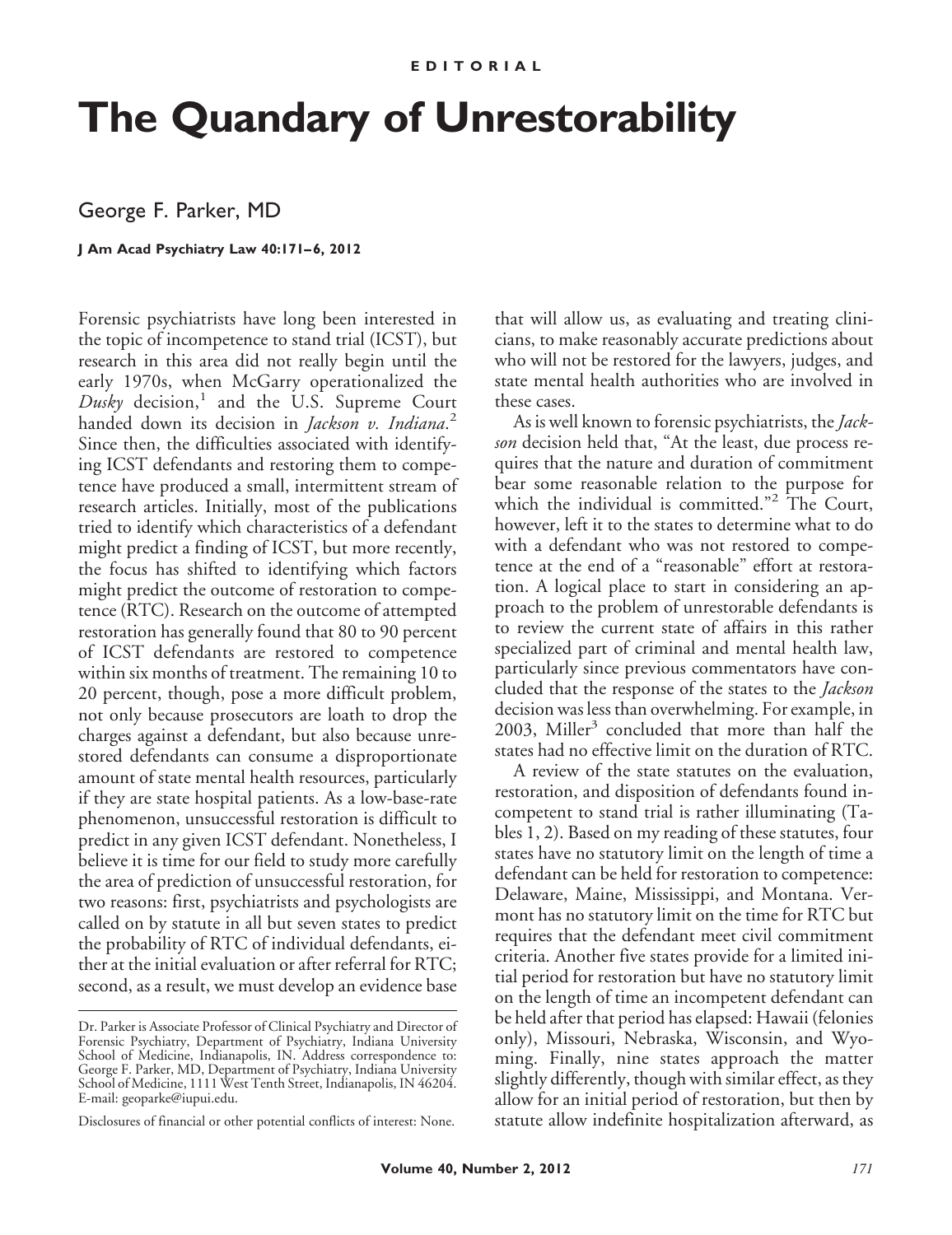### **The Quandary of Unrestorability**

|                                        | Total Time For RTC                            |                               |                                    |                           |  |
|----------------------------------------|-----------------------------------------------|-------------------------------|------------------------------------|---------------------------|--|
| Initial Time for RTC<br>1 Year or Less | Fixed Limit (Time Allowed)*                   | Maximum Sentence              | No Limit if Civilly<br>Committable | No Statutory Limit        |  |
| Alabama                                | Alaska (1 year)                               | Colorado                      | Alabama                            | Delaware                  |  |
| Alaska                                 | Arizona (21 months)                           | lowa                          | Arkansas                           | Hawaii (for felonies) (1) |  |
| Arizona                                | Florida (5 years)                             | New Mexico (serious offenses) | California                         | Maine                     |  |
| Arkansas                               | Georgia (1 year)                              | North Dakota                  | Connecticut                        | Mississippi               |  |
| Florida                                | Illinois (3 years)                            | Ohio (serious offenses)       | Idaho                              | Missouri (1)              |  |
| Georgia                                | Louisiana (5 years or max)                    | South Carolina                | Indiana                            | Montana                   |  |
| Hawaii                                 | Maryland (3, 5, 10 years or max)              | Texas                         | Kansas                             | Nebraska (1)              |  |
| Idaho                                  | Massachusetts (1/2 max)                       | West Virginia                 | Kentucky                           | New Jersey (1)            |  |
| Illinois                               | Michigan (15 months)                          |                               | Tennessee                          | Wisconsin (1)             |  |
| Indiana                                | Minnesota (1, 3 years)                        |                               | Vermont                            | Wyoming (1)               |  |
| Kansas                                 | Nevada (10 years or max)                      |                               |                                    |                           |  |
| Kentucky                               | New Hampshire (1 year)                        |                               |                                    |                           |  |
| Louisiana                              | New York (2/3 of sentence)                    |                               |                                    |                           |  |
| Massachusetts                          | North Carolina (5, 10 years or max)           |                               |                                    |                           |  |
| Missouri                               | Oklahoma (2 years or max)                     |                               |                                    |                           |  |
| Nebraska                               | Oregon (3 years or max)                       |                               |                                    |                           |  |
| New Hampshire                          | Pennsylvania (10 years or max, except murder) |                               |                                    |                           |  |
| New Jersey                             | Rhode Island (2/3 max or 30 years)            |                               |                                    |                           |  |
| New Mexico                             | South Dakota (16 months or max)               |                               |                                    |                           |  |
| New York                               | Utah (1, 2.5, or 5.5 years)                   |                               |                                    |                           |  |
| Ohio                                   | Virginia (45 days, 5 years or max)            |                               |                                    |                           |  |
| South Carolina                         | Washington (1 year)                           |                               |                                    |                           |  |
| South Dakota                           |                                               |                               |                                    |                           |  |
| Texas                                  |                                               |                               |                                    |                           |  |
| Utah                                   |                                               |                               |                                    |                           |  |
| Virginia                               |                                               |                               |                                    |                           |  |
| Washington                             |                                               |                               |                                    |                           |  |
| West Virginia                          |                                               |                               |                                    |                           |  |
| Wisconsin                              |                                               |                               |                                    |                           |  |
| Wyoming                                |                                               |                               |                                    |                           |  |
| * max, maximum sentence.               |                                               |                               |                                    |                           |  |

**Table 1** State Competence Statutes: Time Allowed for Initial Restoration and Total Time Allowed for Restoration to Competence

(1) Limited period of initial RTC.

long as the defendant meets civil commitment criteria: Alabama, Arkansas, California, Connecticut, Idaho, Indiana, Kansas, Kentucky, and Tennessee. Thus, 19 states appear to have no statutory limit on the length of time a defendant can be held after a finding of ICST. Of course, actual practice in these states may be different from what the statutes hold, due to policy decisions by either or both the criminal justice system and the state mental health authority. Nonetheless, it is still surprising to find so many states that appear to have ignored for more than four decades the clear intent of a decision of the United States Supreme Court.

Indiana is an example of how statutory appearances can be somewhat deceptive with regard to the time allowed for RTC in reality. Indiana promptly changed its statute regarding competence to stand trial after the *Jackson* decision, limiting the initial period of RTC to 90 days, with an additional 90 days

if requested, after which the state mental health authority was required to request regular civil commitment. However, when Miller<sup>3</sup> surveyed the state forensic program directors, Indiana was listed in the category of having no limit on inpatient treatment for RTC. How did this come to pass? From 1972 until 2010, the policy of the Indiana Division of Mental Health and Addiction was not to discharge an ICST defendant unless he was restored to competence or the charges were dropped. As a consequence, Indiana state hospitals always sought the renewal of the civil commitment of incompetent defendants, and it was always granted by the courts. In effect, unless a defendant was RTC, the discharge decision rested with the prosecutor; curiously, ICST defendants often had their charges dropped after a length of stay that was close to the time the defendant would have served if found guilty on the underlying charges. However, some ICST defendants were held longer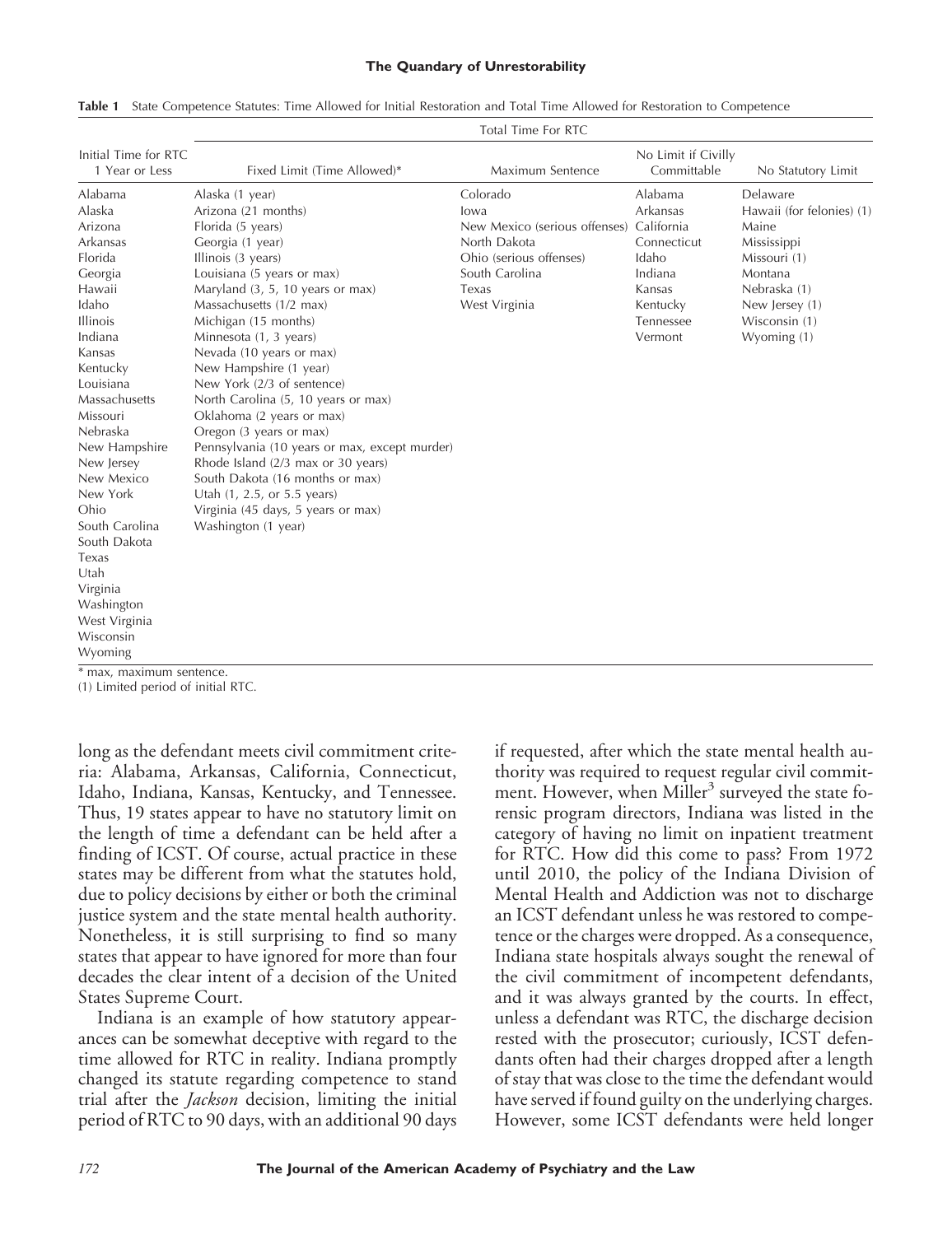#### **Parker**

| Requires Assessment<br>of Probability of<br>Restoration and<br>Allows Dismissal of<br>Charges | Requires Assessment of<br>Probability of Restoration<br>but Does Not Allow<br>Dismissal of Charges | Allows Dismissal of Charges<br>but Does Not Require<br>Assessment of Probability<br>of Restoration | No Requirement to Assess<br>Probability of Restoration<br>and Does Not Allow<br>Dismissal of Charges |
|-----------------------------------------------------------------------------------------------|----------------------------------------------------------------------------------------------------|----------------------------------------------------------------------------------------------------|------------------------------------------------------------------------------------------------------|
| Alabama (1)                                                                                   | Indiana (4)                                                                                        | Arkansas                                                                                           | Colorado                                                                                             |
| Alaska                                                                                        | lowa                                                                                               | Massachusetts                                                                                      | Delaware (3)                                                                                         |
| Arizona (1)                                                                                   | Kentucky (1a)                                                                                      | New York                                                                                           | Pennsylvania                                                                                         |
| California (2)                                                                                | Mississippi                                                                                        |                                                                                                    | Vermont                                                                                              |
| Connecticut (1)                                                                               | Nebraska (1a)                                                                                      |                                                                                                    |                                                                                                      |
| Florida (1a)                                                                                  | South Dakota                                                                                       |                                                                                                    |                                                                                                      |
| Georgia                                                                                       | Tennessee                                                                                          |                                                                                                    |                                                                                                      |
| Hawaii                                                                                        | Utah                                                                                               |                                                                                                    |                                                                                                      |
| Idaho                                                                                         | Wisconsin $(1)$ $(3)$                                                                              |                                                                                                    |                                                                                                      |
| Illinois $(1a)$ $(3)$                                                                         | Wyoming                                                                                            |                                                                                                    |                                                                                                      |
| Kansas                                                                                        |                                                                                                    |                                                                                                    |                                                                                                      |
| Louisiana (1a)                                                                                |                                                                                                    |                                                                                                    |                                                                                                      |
| Maine                                                                                         |                                                                                                    |                                                                                                    |                                                                                                      |
| Maryland                                                                                      |                                                                                                    |                                                                                                    |                                                                                                      |
| Michigan (1)                                                                                  |                                                                                                    |                                                                                                    |                                                                                                      |
| Minnesota (1)                                                                                 |                                                                                                    |                                                                                                    |                                                                                                      |
| Missouri                                                                                      |                                                                                                    |                                                                                                    |                                                                                                      |
| Montana                                                                                       |                                                                                                    |                                                                                                    |                                                                                                      |
| Nevada (1a)                                                                                   |                                                                                                    |                                                                                                    |                                                                                                      |
| New Hampshire (1)                                                                             |                                                                                                    |                                                                                                    |                                                                                                      |
| New Jersey                                                                                    |                                                                                                    |                                                                                                    |                                                                                                      |
| New Mexico (3)                                                                                |                                                                                                    |                                                                                                    |                                                                                                      |
| North Carolina                                                                                |                                                                                                    |                                                                                                    |                                                                                                      |
| North Dakota (1)                                                                              |                                                                                                    |                                                                                                    |                                                                                                      |
| Ohio (1)                                                                                      |                                                                                                    |                                                                                                    |                                                                                                      |
| Oklahoma (1)                                                                                  |                                                                                                    |                                                                                                    |                                                                                                      |
| Oregon                                                                                        |                                                                                                    |                                                                                                    |                                                                                                      |
| Rhode Island                                                                                  |                                                                                                    |                                                                                                    |                                                                                                      |
| South Carolina (1) (3)                                                                        |                                                                                                    |                                                                                                    |                                                                                                      |
| Texas $(5)$                                                                                   |                                                                                                    |                                                                                                    |                                                                                                      |
| Virginia (1)                                                                                  |                                                                                                    |                                                                                                    |                                                                                                      |
| Washington                                                                                    |                                                                                                    |                                                                                                    |                                                                                                      |
| West Virginia (1)                                                                             |                                                                                                    |                                                                                                    |                                                                                                      |
|                                                                                               | (1) According to probability of rectoration at first evaluation (1a) Outpatient evaluation only    |                                                                                                    |                                                                                                      |

**Table 2** State Competence Statutes: Prediction of Probability of Restoration and Dismissal of Charges if Unrestored

ility of restoration at first evaluation. (1a) Outpatient evaluation only.

(2) Assessment of probability of restoration if treated with antipsychotic medication.

(3) Allows hearing for acquittal.

(4) Dismissal of charges allowed by state Supreme Court decision.

(5) Dismissal of misdemeanors only.

than the maximum sentence when the prosecutor declined to drop the charges, which generally occurred when the charges were politically sensitive (e.g., sex offenses such as child molestation). Indiana's approach did not change until 2010, when the Indiana Supreme Court, in *Davis v. Indiana*, held that a judge could, in certain circumstances, dismiss the charges if an ICST defendant had been held longer as incompetent than the maximum sentence for the underlying charge.<sup>4</sup>

It is intriguing to see how the states have tried to solve the problem of what to do with defendants who are not restored in a fairly short time. In Indiana, the *Davis* decision did not put an end to the discussion

about these defendants, as subsequent cases sought to clarify when ICST defendants could have their charges dropped. The most interesting iteration involved a defendant whose attorneys sought to have charges dismissed after he was found both ICST and unrestorable by the initial, pretrial evaluators. The trial judge in this case always included in her order to evaluate competence a requirement that the evaluator offer a prediction of the likelihood of RTC if the defendant was felt to be ICST. However, in *Curtis v. State*, the Indiana Supreme Court held that restoration must be attempted for defendants found ICST, as Indiana statute requires an assessment of the probability of attaining competence "within the foresee-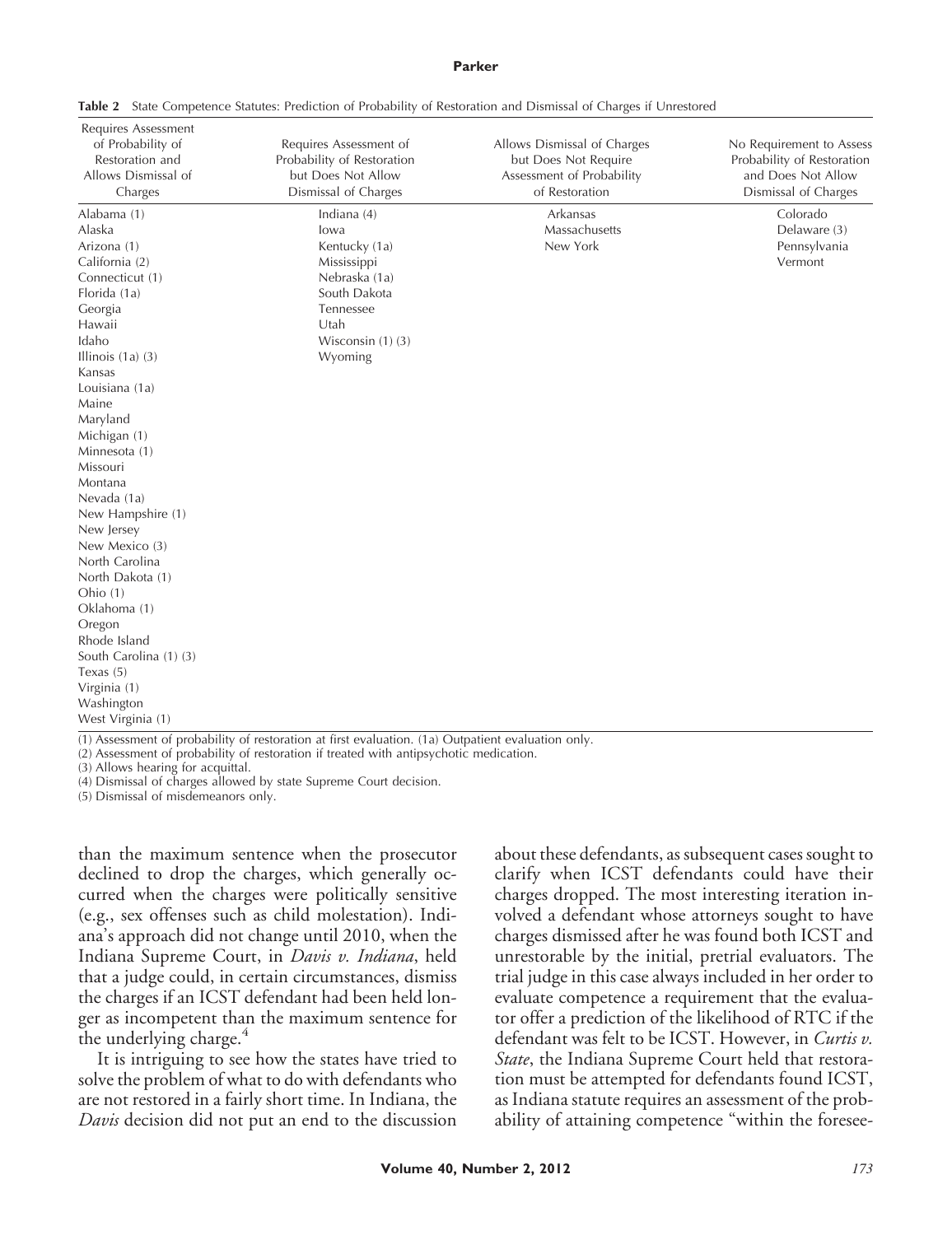able future," or within 90 days of the start of RTC. Indiana statute does not require an assessment of the probability of restoration of an ICST defendant by the initial examiner, and, of the 43 state statutes that do require assessment of the probability of RTC, 24 defer the evaluation of restorability until after restoration has started (Table 1). Thus, in 19 states, it is possible for an ICST defendant to be declared unrestorable after the initial evaluation of competence to stand trial. Since all 19 of these states allow outpatient evaluation of competence and six require the initial evaluation to be performed on an outpatient basis, in each of these states, a defendant could be found unrestorable on the basis of a single, timelimited evaluation.

These various statutes lead us back to the question of how to determine when an ICST defendant is not restorable. One way is to declare him unrestorable when the statutory period of time allowed for RTC has passed. This approach is simple and clear and is one that has been adopted by several states, including eight that allow a total time for RTC of three years or less (Table 2). However, it ignores some important questions. For example, if the defendant truly has essentially no chance of successful RTC, is it fair to keep him under court jurisdiction for an extended period, either on conditional release or in a state hospital? Further, if a defendant who was declared unrestorable did not commit the offense, he will never have the chance to be acquitted, unless his case is in Illinois, where a hearing on acquittal is required if a defendant is still ICST after one year of RTC; New Mexico, where a hearing on acquittal is required if the ICST defendant is facing serious charges; or Delaware, South Carolina, and Wisconsin, where a defendant may request a hearing for acquittal after a finding of ICST. Conversely, if the defendant did commit the alleged offense, is it reasonable to dismiss the charges, no matter the severity, after one year, as is the case in Alaska, Georgia, New Hampshire, and Washington? In the end, the time-limit approach, although it is used by many states, simply dodges the question of whether the defendant truly is not restorable or just has not been restored after a certain length of time.

The other way to determine if a defendant is unrestorable is to rely on the opinion of a psychiatrist or psychologist. As mentioned, many states require competence evaluators to assess the likelihood of RTC either at the initial evaluation or after a period of attempted restoration. State statutes typically use the phrase substantial probability when referring to assessing restorability (i.e., whether there is a substantial probability that the defendant will not be restored in the foreseeable future or within the statutory limits). However, substantial probability is not defined in any of the state competence statutes, which gives the evaluator wide latitude when offering an opinion regarding likelihood of restoration. As far as I can tell from the literature on RTC, there is no agreed-upon definition of substantial probability, nor is there any consensus in the literature as to when a defendant can be called unrestorable or which disorders might qualify a defendant for this finding. In addition, even when a forensic evaluator writes that it is unlikely or very unlikely that a defendant will be restored to competence, court participants may well conclude that it is still possible the defendant can be restored and thus deny designation as unrestorable.

Since the states have not defined substantial probability for the purposes of predicting restorability, then perhaps forensic clinicians should try to do so. The closest our field has come to developing a consensus on RTC has been the 2007 AAPL Practice Guideline on evaluation of competence to stand trial,<sup>6</sup> which recommended that evaluators consider whether a defendant's incompetence was due to a treatable condition (e.g., a knowledge deficit or an untreated but treatable mental disorder) or to an untreatable condition (e.g., a developmental disorder). The authors also recommended review of the defendant's history of response to treatment and current knowledge about treatment of the defendant's disorder(s), but offered no recommendations as to what degree of confidence would be needed to make a prediction of unrestorability, other than to observe that courts may view any probability greater than zero to be substantial enough to justify attempted RTC. The research literature on prediction of RTC was rather modest when the Practice Guideline was published, and it is only recently that consistent findings have begun to emerge in this area. In brief, there is reasonably strong evidence that defendants who have chronic psychotic disorders and a history of poor response to treatment, as well as defendants with mental retardation, have a significantly decreased chance of successful restoration.7,8 However, there does not appear to be any consensus on how to use this information in a reliable way to determine whether an individual is likely or not to be RTC.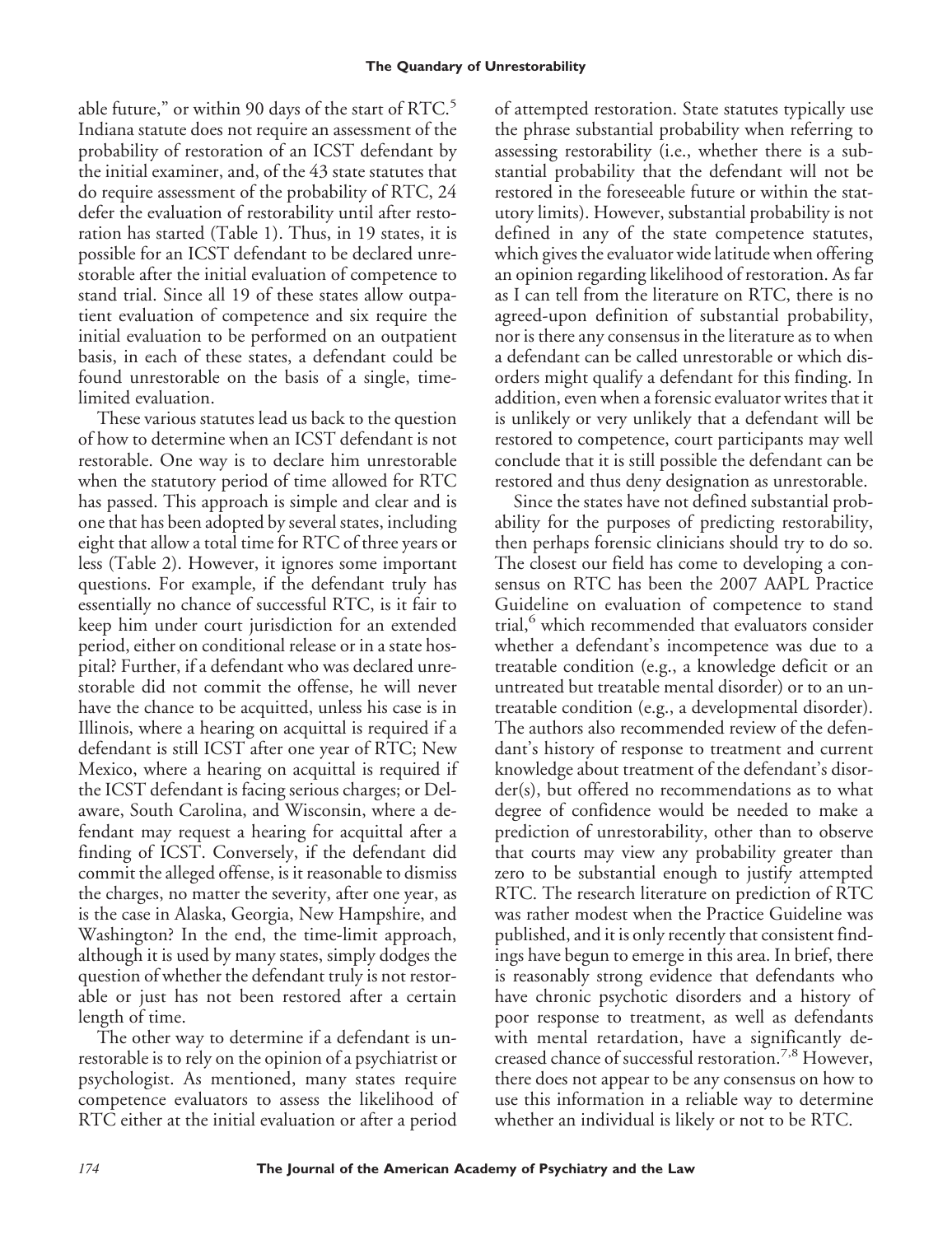I believe that research is now needed on how evaluators decide whether and when a defendant is unrestorable, which would require a shift in the emphasis of research in this area. Researchers studying competence to stand trial and RTC, including myself, have largely relied on retrospective studies containing databases of the demographics and clinical characteristics of defendants who have been evaluated for competence, have been referred for RTC, or have not been restored after a period of RTC. Such studies have become more sophisticated over time, have been based on larger databases and analyzed with better statistical tools, and have yielded a better understanding of the demographic and clinical factors associated with successful and unsuccessful RTC. They have not answered the question of when and according to what criteria an individual defendant can be deemed unrestorable. It may not be possible to answer this question definitively, but if we have a better understanding of how forensic clinicians make this decision, our field will then have practical evidence on which to base our predictions. Such studies will necessitate either prospective examinations of the decision-making process of evaluators asked to determine the restorability of ICST defendants or the development of a database with a sufficient number of competence reports in which the reasoning for an opinion regarding RTC was laid out in enough detail to discern the rationale for the opinion. In addition to this, as Mossman observed, to do a truly thorough study on RTC, "it [is] desirable to have forensic examiners systematically document defendants' symptoms using structured instruments, to have treating clinicians use structured interviews when arriving at diagnoses, and to have degrees of improvement in competence quantified by using standardized assessment instruments" (Ref. 7, p 41). In the meantime, we will have to struggle individually with how best to answer questions posed by the courts and the law about the restorability of ICST defendants. Until forensic clinicians put forward a consensus professional judgment as to what substantial probability means and develop a reliable means of determining when a defendant is not restorable, forensic clinicians will be unable to answer satisfactorily the questions posed by the criminal justice system.

This dilemma reflects one of the important tensions underlying the field of forensic psychiatry. As we all have appreciated at one time or another, the

interaction between the mental health and criminal justice systems is an uneasy one, fraught with tension, because forensic clinicians cannot always answer the questions the criminal justice system apparently needs to have answered. Mental health clinicians practice in a world of gray, while the courts require clear outcomes. The uncertainty and inconsistency of psychiatric diagnosis, which is often complicated by changing criteria and the frequent presence of comorbid conditions, has led to judicial criticism of the utility of psychiatric assessment.<sup>9</sup> In addition, the treatments our field has to offer for these diagnoses are imperfect at best. Finally, individuals do not always fit neatly into diagnostic criteria and only sometimes respond to treatments as the research literature says they should. The criminal justice system, in contrast, functions in adversarial proceedings that demand definitive answers; a defendant is guilty or not guilty, competent or incompetent, and restorable or unrestorable. We offer written opinions and testify with reasonable medical certainty, which is understood to be a preponderance of the evidence, to try to answer the courts' questions in a relevant way despite the uncertainty of our database, and the legal system tolerates the ambiguity. Evidently, the legal system needs mental health clinicians to answer important questions, despite the imperfect match of philosophies, and so the two systems have, over time, worked out ways of collaborating to accomplish apparently mutual goals. One example of this is civil commitment. As summarized by Appelbaum,<sup>10</sup> research on commitment hearings has shown that the participants in an adversarial proceeding in which important civil rights are at stake generally collaborate to achieve what they consider to be the appropriate outcome for the person with serious mental illness who is the subject of the hearing. Similarly, at least in Indiana, clinicians collaborated with judges for decades to ensure the continued civil commitment of ICST defendants to the state hospital for as long as the criminal charges were not dismissed.

If, on the other hand, we develop an evidence base that provides clear direction as to how to conduct a thorough assessment of the probability of RTC, as well as research that tells us which clinical conditions are associated with a substantial probability (also defined) of unsuccessful RTC, then we will be in a position where our relationship with the criminal justice system will be less tense and less ambiguous.